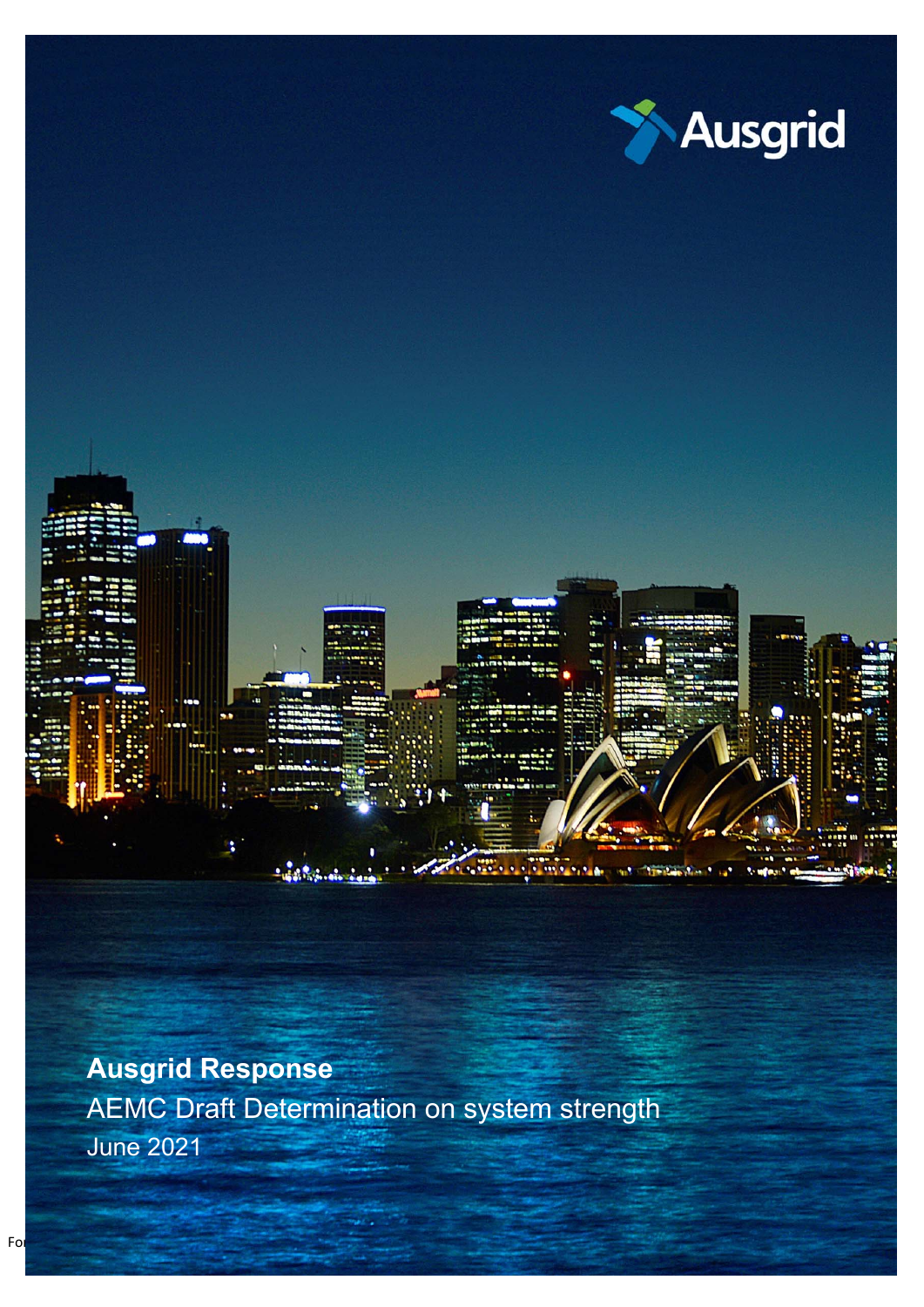

24-28 Campbell St Sydney NSW 2000 All mail to **GPO Box 4009** Sydney NSW 2001 T+612131525 ausgrid.com.au

17 June 2021

Ms Anna Collyer **Chair** Australian Energy Market Commission PO Box A2449 SYDNEY SOUTH NSW 1235

Submitted online

Dear Ms Collyer,

Ausgrid is pleased to provide this submission to the Australian Energy Market Commission's (AEMC) draft determination on efficient management of system strength on the power system.

There are significant changes occurring across the energy market in Australia. We are moving from a system dominated by one-way flows of energy from large-scale thermal generators towards a more renewable and distributed energy market. This shift has seen energy customers take greater control of their energy bills and have more influence on the energy supply chain. Customers' still expect the upstream network to reliably operate to absorb, transfer and/or supply energy. We welcome rule changes that support the safe, efficient and effective operation of the power system and ensure better customer outcomes, as the energy system transforms and transitions to a low carbon future.

The key points we wish to raise are:

## *Reliability*

Ausgrid is generally supportive of the rule change and the opportunity for distribution network service providers as part of this rule change to participate in supplying system strength services where it is the most cost effective method of providing the service. To ensure that this can occur it will also be important for regulatory arrangements including service classification and ring-fencing requirements to not unduly constrain the efficient use of existing or proposed network assets in providing these system strength services. It may also be worth considering whether the proposed framework would be further enhanced if system strength nodes were able to be declared on other networks and not just the System Service Operator's.

We also note it is important that the rules for system strength are technology neutral and enable all appropriate new and developing technologies to be deployed and utilised to provide system strength.

## *Affordability*

It is important that the cost recovery mechanisms for this system service does not result in price increases or volatility for customers. It is not clear from the draft determination that the full unbundling of energy and system strength will result in the most cost effective supply of system strength. We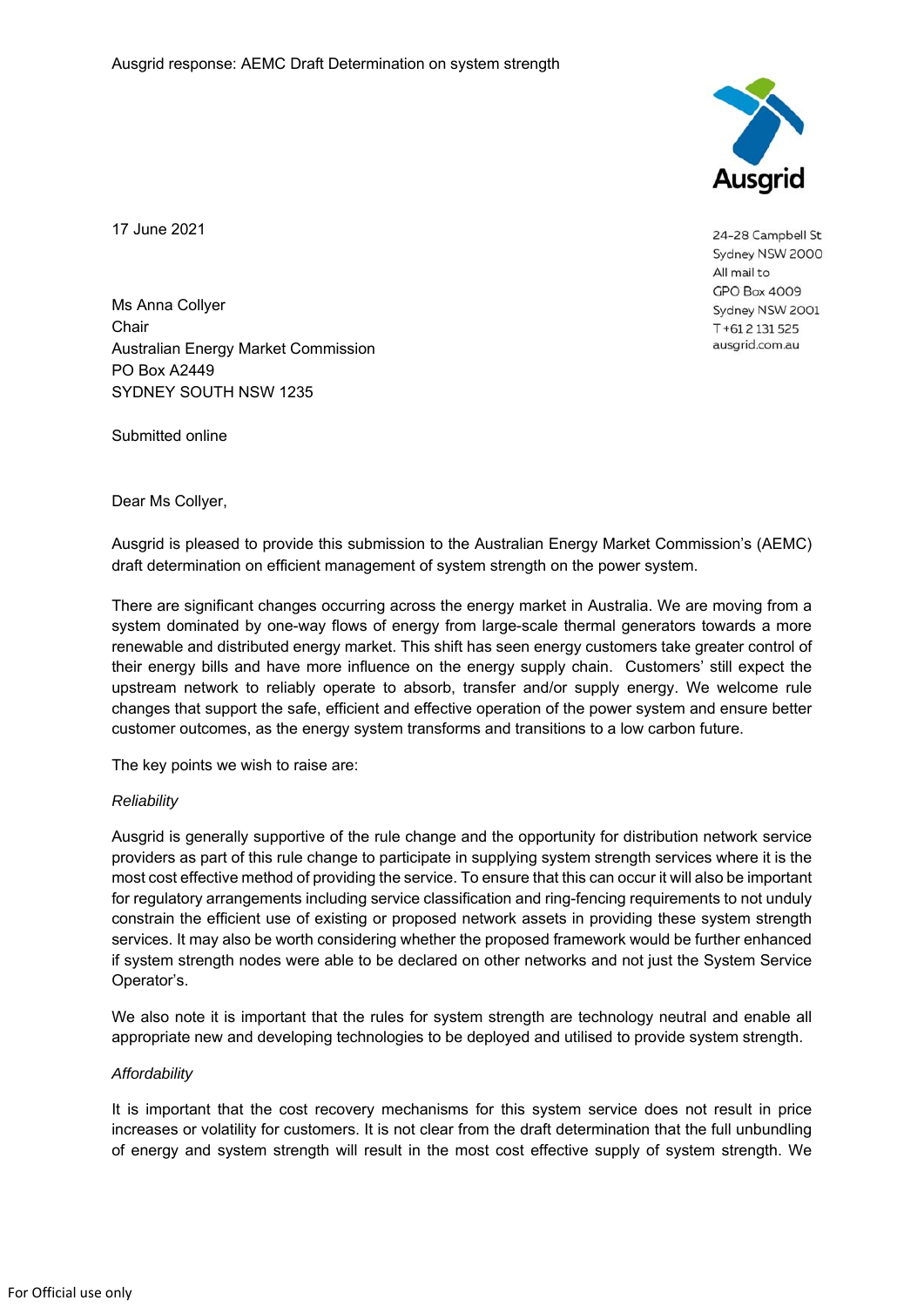recommend cost recovery mechanisms for system strength are reviewed to consider the risk of price volatility to customers.

## *Sustainability*

We support the joint planning approach for determining the most cost effective method of supplying system strength services.

We also want to highlight that key to the rule change's success will be system strength forecasting, including in terms of where and how many system strength nodes are declared and expected future demand for system strength. The rapid pace of the current transition is challenging for forecasting and it will be important that the most up to date information is utilised and that it is applied as dynamically as possible to drive the outcomes sought by the proposed rule change. This should include taking into account any State led initiatives, like the rollout of renewable energy zones in NSW.

It is important that these changes do not have any negative impacts on the timing of the decarbonisation of the energy sector. We recommend that the proposed unbundling of energy and system strength is reviewed to consider whether it will delay the planned exit of aging thermal generation.

Should the AEMC have any questions in relation to this submission, please contact Nathan Laird, Planning Policies and Procedure Manager on 02 9160 6853 or nathan.laird@ausgrid.com.au.

Yours sincerely

flab

Junayd Hollis Executive General Manager – Asset Management